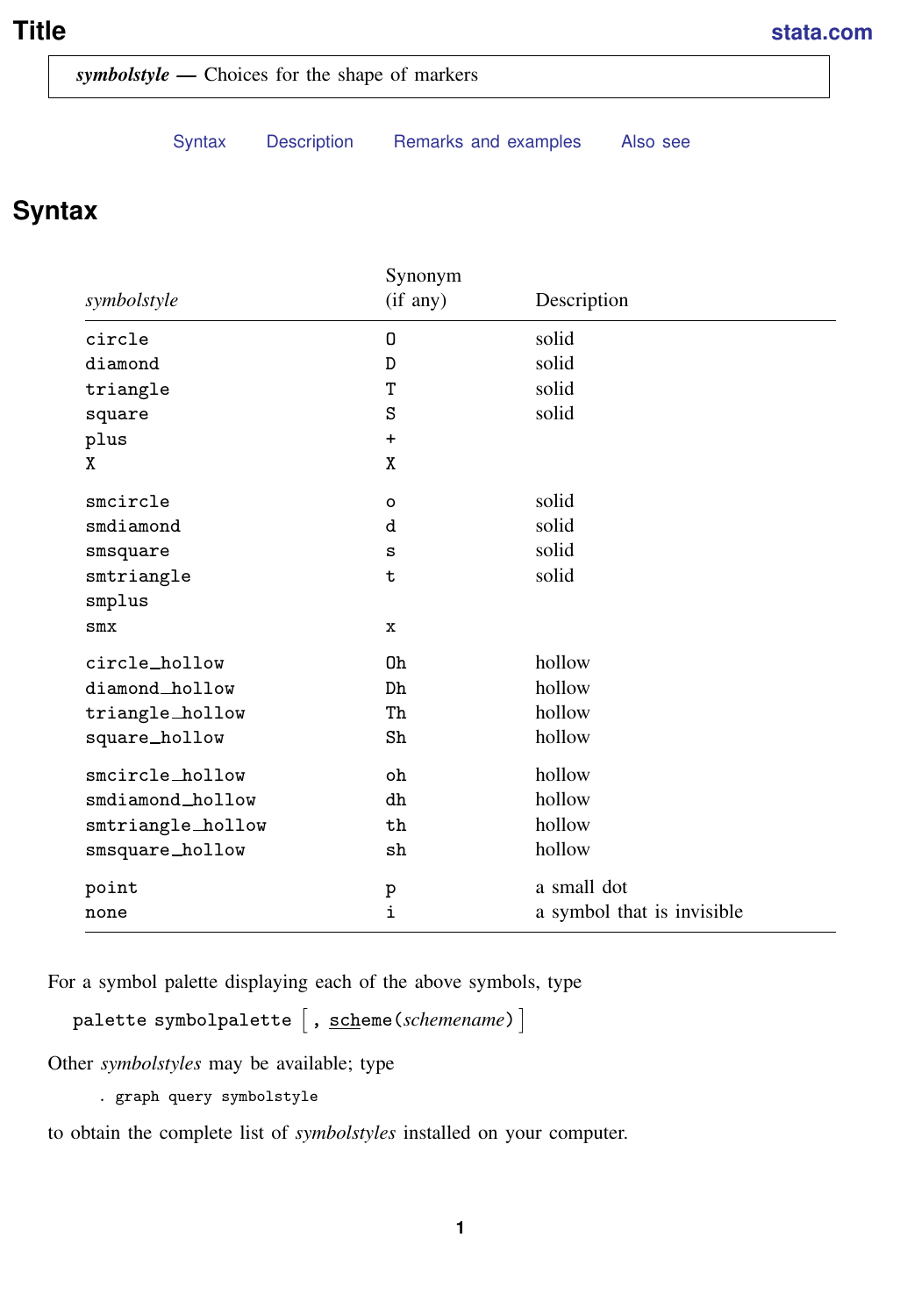### <span id="page-1-0"></span>**Description**

Markers are the ink used to mark where points are on a plot; see [G-3] *marker [options](http://www.stata.com/manuals13/g-3marker_options.pdf#g-3marker_options)*. *symbolstyle* specifies the shape of the marker.

You specify the *symbolstyle* inside the msymbol() option allowed with many of the graph commands:

. graph twoway . . . , msymbol(*symbolstyle*) . . .

Sometimes you will see that a *symbolstylelist* is allowed:

. scatter . . . , msymbol(*symbolstylelist*) . . .

<span id="page-1-1"></span>A *symbolstylelist* is a sequence of *symbolstyles* separated by spaces. Shorthands are allowed to make specifying the list easier; see [G-4] *[stylelists](http://www.stata.com/manuals13/g-4stylelists.pdf#g-4stylelists)*.

## **Remarks and examples [stata.com](http://stata.com)**

Remarks are presented under the following headings:

[Typical use](#page-1-2) [Filled and hollow symbols](#page-2-0) [Size of symbols](#page-2-1)

### <span id="page-1-2"></span>**Typical use**

msymbol(*symbolstyle*) is one of the more commonly specified options. For instance, you may not be satisfied with the default rendition of

```
. scatter mpg weight if foreign ||
 scatter mpg weight if !foreign
```
and prefer

```
. scatter mpg weight if foreign, msymbol(oh) ||
 scatter mpg weight if !foreign, msynbol(x)
```
When you are graphing multiple y variables in the same plot, you can specify a list of *symbolstyles* inside the msymbol() option:

. scatter mpg1 mpg2 weight, msymbol(oh x)

The result is the same as typing

. scatter mpg1 weight, msymbol(oh) || scatter mpg2 weight,  $msynbol(x)$ 

Also, in the above, we specified the symbol-style synonyms. Whether you type

```
. scatter mpg1 weight, msymbol(oh) ||
 scatter mpg2 weight, msymbol(x)
```
or

```
. scatter mpg1 weight, msymbol(smcircle_hollow) ||
 scatter mpg2 weight, msymbol(smx)
```
makes no difference.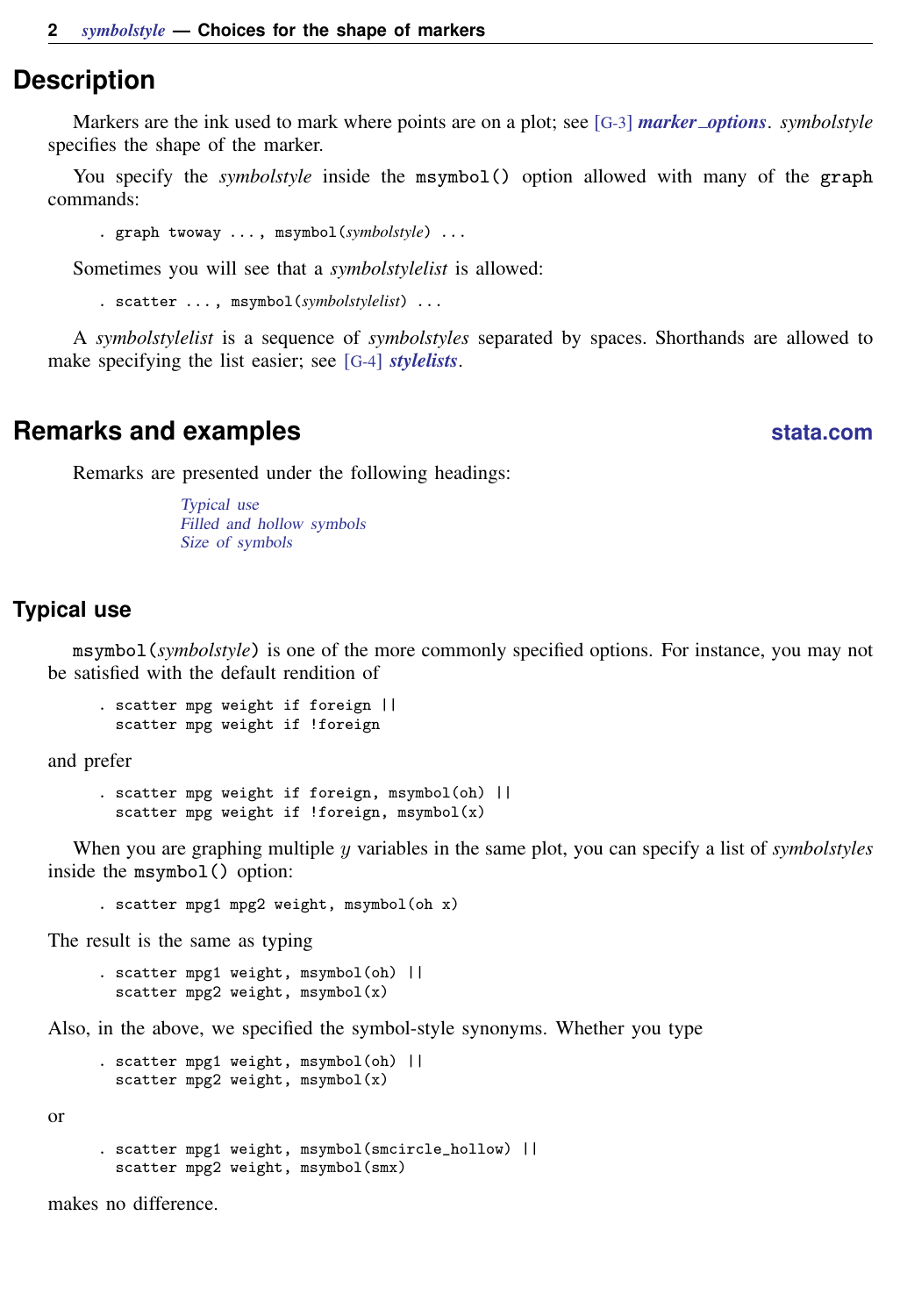### <span id="page-2-0"></span>**Filled and hollow symbols**

The *symbolstyle* specifies the *shape* of the symbol, and in that sense, one of the styles circle and hcircle—and diamond and hdiamond, etc.—is unnecessary in that each is a different rendition of the same shape. The option mfcolor(*colorstyle*) (see [G-3] *[marker](http://www.stata.com/manuals13/g-3marker_options.pdf#g-3marker_options) options*) specifies how the inside of the symbol is to be filled. hcircle(), hdiamond, etc., are included for convenience and are equivalent to specifying

```
msymbol(Oh): msymbol(O) mfcolor(none)
msymbol(dh): msymbol(d) mfcolor(none)
etc.
```
Using mfcolor() to fill the inside of a symbol with different colors sometimes creates what are effectively new symbols. For instance, if you take msymbol(O) and fill its interior with a lighter shade of the same color used to outline the shape, you obtain a pleasing result. For instance, you might try

```
msymbol(O) mlcolor(yellow) mfcolor(.5*yellow)
```
or

```
msymbol(O) mlcolor(gs5) mfcolor(gs12)
```
as in

. scatter mpg weight, msymbol(O) mlcolor(gs5) mfcolor(gs14)



### <span id="page-2-1"></span>**Size of symbols**

Just as msymbol(O) and msymbol(Oh) differ only in  $m$  f color(), msymbol(O) and msymbol(o) symbols circle and smcircle—differ only in msize(). In particular,

```
msymbol(O): msymbol(O) msize(medium)
```

```
msymbol(o): msymbol(O) msize(small)
```
and the same is true for all the other large and small symbol pairs.